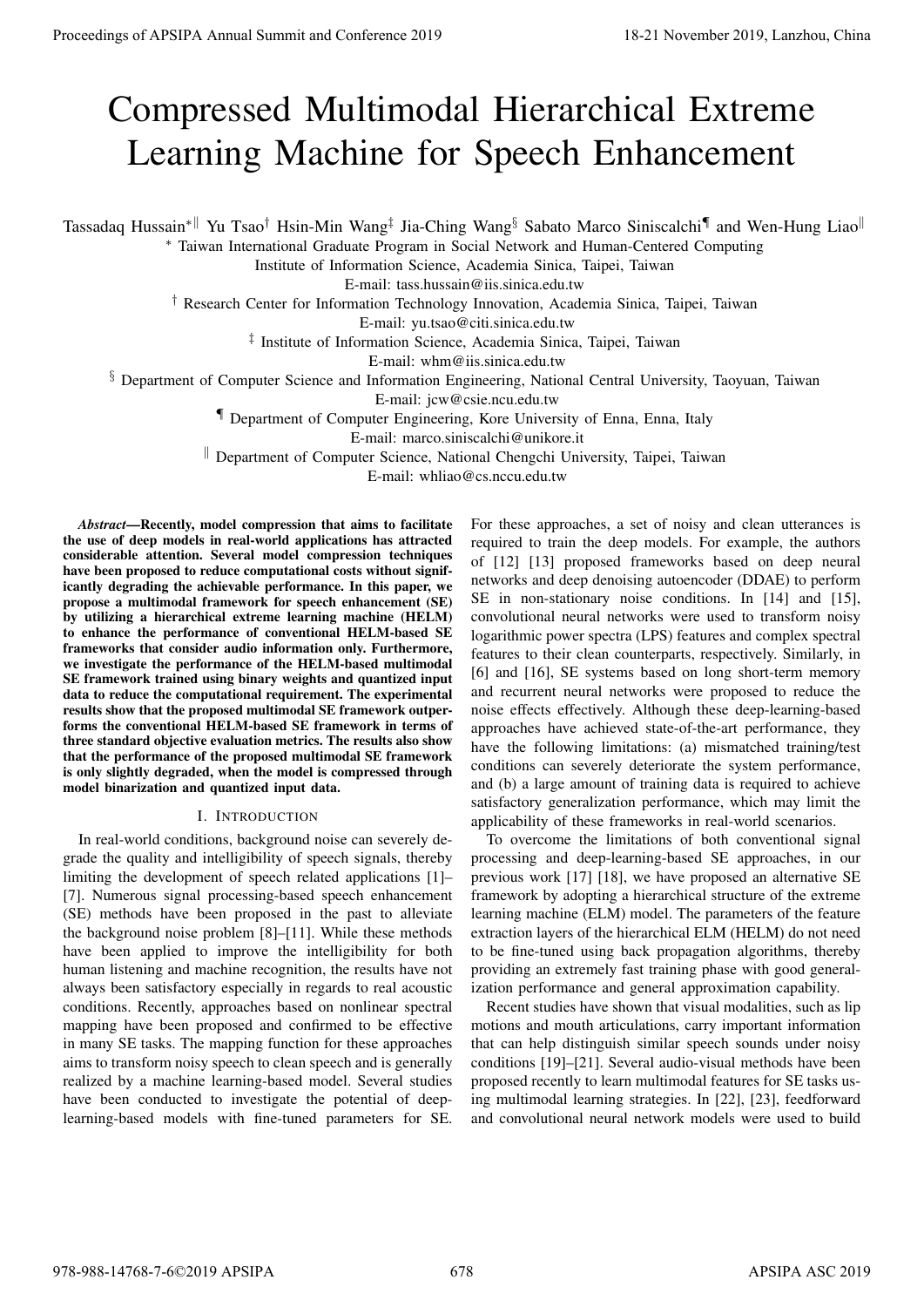an audio-visual SE system, which successfully improved the noise reduction performance compared with that of audio-only frameworks. In [24], a speech separation system was proposed, which used a deep-learning-based model to combine audiovisual information. Meanwhile, Li et al. proposed a crossmodal student-teacher learning framework to fully utilize the audio-visual information to attain improved speech recognition performance under challenging conditions [25].

In this work, we extend our previously proposed HELMbased SE framework [17], which adopts audio information only (thus termed  $HELM<sub>a</sub>$ ), by incorporating a visual modality to further improve the SE performance. The proposed HELMbased audio-visual SE framework, termed HELM<sub>av</sub>, first processes the audio and visual modalities separately and then learns multimodal features and an output weight matrix. In addition to the state-of-the-art performance achieved by the deep-learning-based techniques in different classification and regression tasks, a considerable amount of research has been done on quantization-based model compression strategies to improve the computational capability of deep-learning-based systems for efficient online learning without degrading much of system's overall performance [26]–[28]. Motivated by the satisfactory performance achieved by the model compression strategies for back-propagation-based methods, we employ binarization and quantization schemes to train the feed-forward only framework (HELM<sub>a</sub> and HELM<sub>av</sub>) for efficient learning using binary weights and quantized data. The experimental results demonstrate that the introduction of visual modality can improve the performance compared with that of  $HELM<sub>a</sub>$  in terms of three standardized objective measures: the perceptual evaluation of speech quality (PESQ) [29], hearing aid speech perception index (HASPI) [30], and segmental signal-to-noise ratio improvement (SSNRI) [31]. The results also show that by binarizing the weights (limiting the weights to  $+1$  and  $-1$ ) and quantizing the input data (representing the mantissa bits in a single floating-point number with fewer bits), the proposed framework still operates well and the overall SE performance of the system is only marginally affected. Proceedings of APSIPA Annual Summit at Conference 2019 11<br>
and the share of APSIPA Annual Summit and Conference 2019 11<br>
and Conference 2019 and Conference 2019 and Conference 2019 and Conference 2019<br>
and Conference 2019

The remainder of this paper is organized as follows: Section 2 introduces the proposed HELM<sub>av</sub> SE system as well as the model binarization and input data quantization schemes. Section 3 presents the experiential setup and results. Section 4 provides concluding remarks.

## II. PROPOSED METHOD FOR SPEECH ENHANCEMENT *A. HELM-based Multimodal System for Speech Enhancement*

To improve the learning capability of ELM further, Tang et al. introduced HELM by maintaining the unique and effective characteristics of the ELM [32]. The HELM has two stages: an unsupervised stage and a supervised regression/classification stage. In the unsupervised stage, a stack of ELM-based AEs is used to extract sparse and informative representations from the input data. The output of the unsupervised stage is subsequently processed by the supervised regression/classification stage for making the ultimate decision.



Fig. 1: The HELM-based multimodal SE framework.

In our previous HELM-based SE (HELM<sub>a</sub>) framework [17], during the offline phase, the LPS features of the noisy and clean speech spectra were initially estimated and subsequently processed by HELM to learn the mapping function. In the testing phase, the noisy LPS features were processed by the HELM model to generate the enhanced LPS features. The phase of the original noisy speech was used to obtain the denoised speech waveform. Fig. 1 presents the architecture of the proposed  $HELM_{av}$  framework, where the outputs of the two modalities from the two independent hierarchical ELM-based AEs are subsequently combined and fed into the supervised regression stage to learn the joint multimodal representation and output weight matrix. For  $HELM<sub>a</sub>$ , the relationship between the noisy and estimated speech signals is written as

$$
Y = H(X) \, B_a,\tag{1}
$$

where  $H(X)$  is the hidden layer output matrix for the input noisy speech signal *X*, *Y* is the estimated speech signal, and  $\mathbf{B}_a$  is the output weight matrix for HELM<sub>a</sub>.

On the other hand, the estimated speech signal for the  $HELM<sub>av</sub>$  framework can be computed by combining the audio and visual information as

$$
Y = [H(X) + H(V)] B_{av}, \qquad (2)
$$

where  $H(X)$  and  $H(V)$  are the hidden layer output matrices of the audio and visual modalities, respectively,  $B_{av}$  is the output weight matrix for the integrated audio-visual information, and *Y* is the estimated speech signal.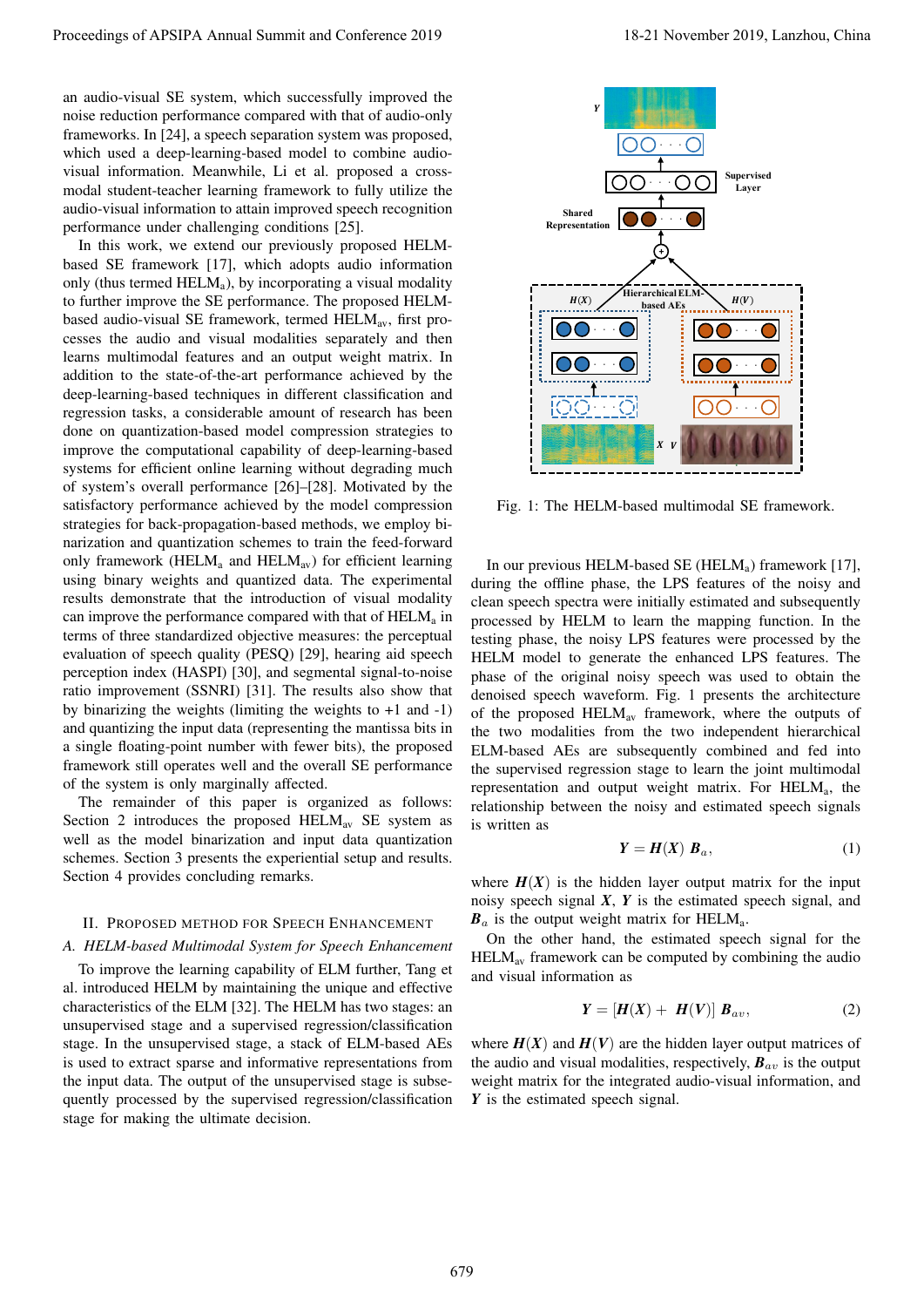#### *B. Binarization and Quantization*

Although HELM already provides an extremely fast training phase with good generalization performance and a universal approximation capability, we can apply model compression strategies, namely binarization and quantization, to reduce the computational requirement further. In this study, we train our frameworks (HELM<sub>a</sub> and HELM<sub>av</sub>) by limiting the realvalued weights to either binary values, i.e.,  $-1$  or  $+1$  ( $\{-1,$  $+1$ }) or ternary values, i.e.,  $\{-1, 0, +1\}$ . To transform the realvalued weights to binary or ternary weights, we use the criteria suggested in [33] and [34] as follows

$$
w_b = \begin{cases} +1 & \text{if } w \ge 0 \\ -1 & \text{otherwise,} \end{cases}
$$
 (3)

where  $w<sub>b</sub>$  is the binary weight, and  $w$  is the real-valued weight. In our implementation, we used the "*hard sigmoid*" activation function rather than the "*soft sigmoid*" activation function:

$$
\sigma(x) = clip(0.5 * x + 0.5, 0, 1). \tag{4}
$$

For ternary weight generation, we require a third quantized value to represent the weight. Accordingly, we used a threshold  $\Delta$  to quantize the weight into  $\{-1, 0, +1\}$ :

$$
w_t = \begin{cases} +1: & if \ w_t \ge \Delta \\ 0: & if \ |w_t| \le \Delta \\ -1: & if \ w_t < -\Delta, \end{cases}
$$
 (5)

where  $w_t$  is the ternary weight. In our experiments, the threshold  $\Delta$  was set to 0.5.

Subsequently, we quantize the input data with fewer precision bits. The objective is to construct a computationally efficient multimodal HELM framework with low-precision input data in order to reduce the computational requirement of HELM without affecting the performance. Typically, the value of a parameter of the input data is represented in IEEE 754 [35] single-precision floating-point format. The IEEE 754 binary format consists of 32 bits: the most significant bit or the sign bit (i.e., the bit at position 31) which represents the sign (0 indicates positive and 1 indicates negative), 8 exponent bits (bit positions 30 to 23) which represent the exponent part, and 23 fraction (or mantissa) bits (bit positions 22 to 0). More information about the quantization can be found in the experimental evaluation section.

#### III. EXPERIMENTAL EVALUATIONS

#### *A. Experimental Setup*

The dataset used to evaluate the performance of the proposed multimodal HELM framework is the same as that prepared and used by Hou et al. [22], which contains the video recordings of 320 Mandarin utterances spoken by a native speaker. The recordings were based on the transcript of the sentences from the Taiwan Mandarin hearing in noise test (TMHINT) sentences [36]. The video was recorded at a frame rate of 30 frames per second (fps) and at a resolution

of 1920 pixels  $\times$  1080 pixels whereas the audio was recorded at a sampling rate of 48 kHz, which was subsequently downsampled to 16kHz for further processing. We selected 100 utterances from the corpus as the training set, and 40 utterances as the testing set. There was no overlap between the training and testing utterances. The training and testing utterances were subsequently contaminated with stationary and non-stationary noise types at different signal-to-noise ratio (SNR) levels. To verify the effectiveness of the proposed multimodal HELM framework, we used three noise types, i.e., *restaurant*, *babble*, and *party crowd*. The clean training utterances were artificially contaminated with these three noise types at four different SNR levels (SNR  $\in$  {-6, -3, 3, 6 dB}) to generate 100  $\times$ 3 (noise types)  $\times$  4 (SNRs) = 1200 noisy utterances. Two scenarios were considered to prepare the test set: matched and mismatched conditions. In the matched condition scenario, the aforementioned 40 testing utterances were contaminated with two matched noise types, namely *babble* and *party crowd*, at two matched SNRs, i.e., SNR  $\in$  {-6, 6 dB}, and three mismatched SNRs, i.e., SNR  $\in$  {-2, 0, 2 dB}. In the mismatched condition scenario, the clean testing utterances were contaminated with three unseen non-stationary noises, namely *applause*, *baby cry*, and *grocery store*, and one unseen stationary *Pink* noise at two matched SNRs, i.e., SNR  $\in$  {-6, 6}  $dB$ , and three mismatched SNRs, i.e., SNR  $\in$  {-2, 0, 2 dB}. Proceedings of APSIPA Annual Summit and Conference 2019 18-21 November 2019 18-21 November 2019 18-22 November 2019 18-22 November 2019 18-22 November 2019 18-22 November 2019 18-22 November 2019 18-22 November 2019 18-22

The performance of the proposed framework was evaluated based on three objective evaluation metrics: PESQ, SSNRI, and HASPI. Higher scores of these metrics indicate better speech quality, speech SNR, and intelligibility, respectively.

#### *B. Audio-visual Feature Extraction*

Our preliminary results showed that considering  $\pm 2$  neighboring speech vectors could achieve better performance, generating LPS features of dimensions  $257 \times (ws \times 2 + 1)$ , where *ws* is the contextual window size:  $ws = 2$  was used in our experiments. The visual features were the same as those prepared by [22], in which the visual information was processed in the form of an image sequence at a frame rate of 50 fps to be synchronized with the speech utterance frames. The images were subsequently cropped into an area of  $16 \times 24$  pixels to extract mouth shape features by detecting the mouth part using the Viola-Jones method [37]. The corresponding visual information thus provided visual features with dimensions 16  $\times$  24  $\times$  3  $\times$  5, where 3 represents its RGB channel and 5 is the neighboring visual vectors.

*1) HELMav vs HELM<sup>a</sup> Analysis:* We first evaluate the performance of the proposed  $HELM_{av}$  framework against those of the previous  $HELM<sub>a</sub>$  framework, existing conventional SE methods such as log minimum mean square error (log-MMSE) [9], subspace-based Karhunen Loeve transform (KLT) [38], and robust principal component analysis (RPCA) [39].  $HELM<sub>a</sub>$  only utilizes the audio to learn the spectral mapping function. For a fair comparison, both  $HELM<sub>a</sub>$  and  $HELM<sub>av</sub>$ frameworks use the same sigmoidal activation function and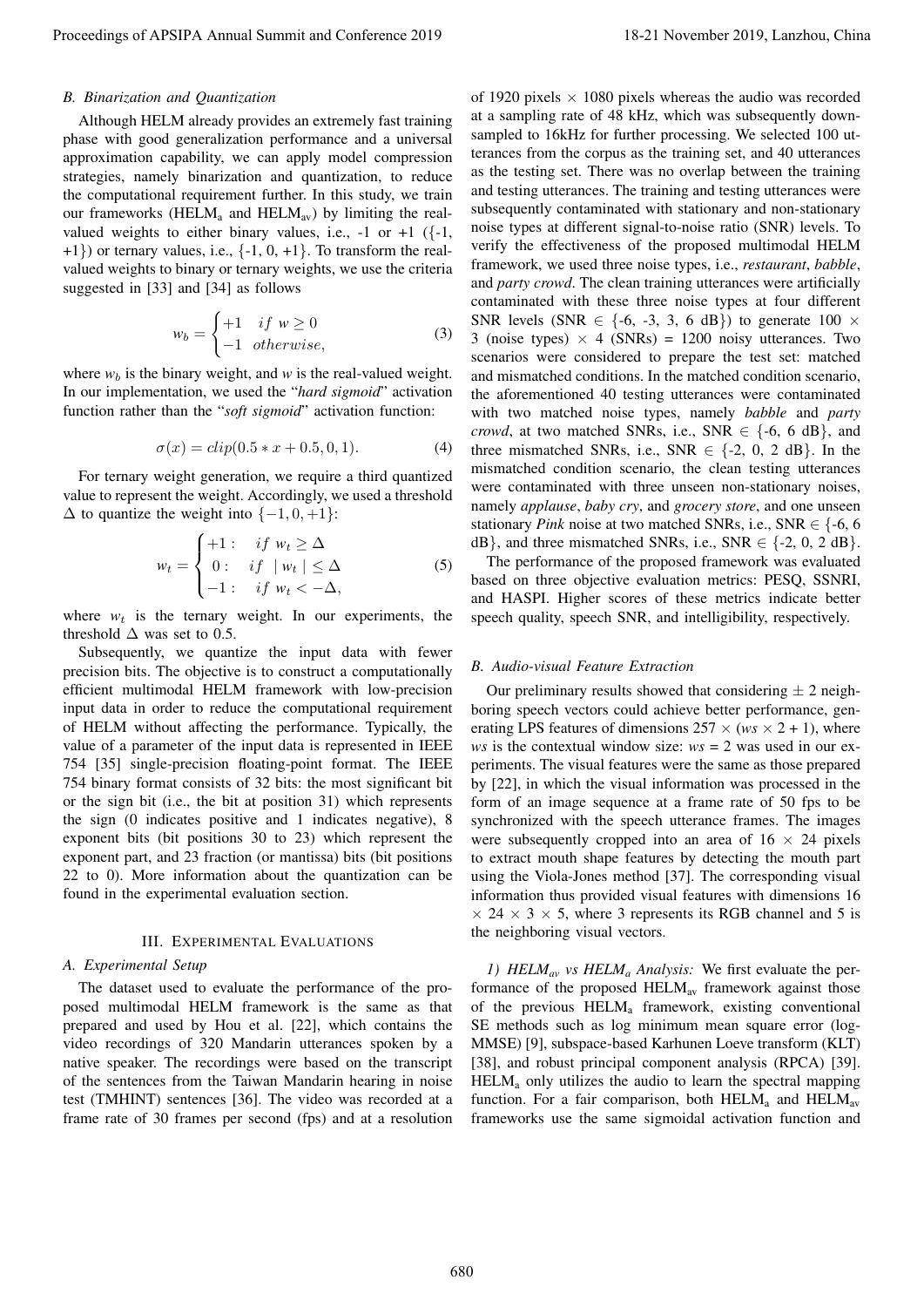regularization parameters used in [17]. The numbers of hidden neurons of HELM<sub>a</sub> were ([1000 1000 4000]). For HELM<sub>av</sub>, we employed a late integration strategy where the audio and visual modalities were handled separately in the unsupervised stage to transform the low-level features to representative features. The representations learned for both modalities were subsequently combined in the supervised stage to learn the multimodal transformation. The same HELM-based AE architectures (two layers, each layer consisting of 1000 hidden neurons) were used to process audio and visual data separately in the unsupervised stage, and 4000 hidden neurons were used in the integration module. Table I presents the average PESQ scores attained using these methods under matched and mismatched testing conditions. From the table, it can be observed that both HELM frameworks outperformed the three conventional SE methods with a reasonable margin. In the meanwhile, HELMav achieved superior average PESQ scores compared with  $HELM<sub>a</sub>$ . Moreover, although  $HELM<sub>a</sub>$  and HELMav achieved significantly better speech quality demonstrated by higher PESQ scores for almost all matched and mismatched noise types, the three conventional SE frameworks performed relatively well for the mismatched stationary *Pink* noise, especially logMMSE. The results in Table I demonstrate that HELMav yielded superior performance in terms of the PESQ score among all the frameworks, thereby confirming the effectiveness of the multimodal structure under matched and mismatched testing conditions. Proceeding of APSIPA Annual Summit at China 682 No. 2013.<br>
Summit and Conference 2019, Langham Annual Summit and Conference 2019 18-21 November 2019, Langham Annual Summit and Conference 2019, Langham Annual Summit and Co

Subsequently, we compare the intelligibility and SNR improvements of the different SE frameworks. Fig. 2 shows the performance comparison of the different frameworks using HASPI and SSNRI evaluation metrics for different noise types. It can be observed that  $HELM<sub>a</sub>$  and  $HELM<sub>av</sub>$  achieved better generalization performance as demonstrated by higher average scores of HASPI and SSNRI for different noise types except for mismatched *Grocery store* and *Pink noise*, where HELM<sup>a</sup> performed slightly worse than logMMSE, KLT, and RPCA. Among all the frameworks,  $HELM$ <sub>av</sub> performed the best with providing better speech intelligibility and higher SNRs (i.e., higher HASPI and SSNRI scores).

*2) HELM with Binary and Ternary Weights:* Subsequently, we analyze the performance of the two HELM frameworks by adjusting the real-valued weights to either binary or ternary weights. The frameworks were trained by limiting

TABLE I: AVERAGE PESQ SCORES OF KLT, LOGMMSE, RPCA, HELM<sub>A</sub>, AND HELM<sub>AV</sub> PROCESSED SPEECH SIG-NALS UNDER MATCHED AND MISMATCHED NOISE CONDI-TIONS.

|                          | <b>Noise Type</b><br>Framework Babble Crowd party Applause Baby cry Grocery store Pink noise |        |        |        |        |        |        |  |  |  |
|--------------------------|----------------------------------------------------------------------------------------------|--------|--------|--------|--------|--------|--------|--|--|--|
|                          |                                                                                              |        |        |        |        |        | Avg.   |  |  |  |
| KLT                      | 1.8939                                                                                       | 1.8521 | 1.7567 | 1.7666 | 1.8041 | 2.3862 | 1.9099 |  |  |  |
| logMMSE                  | 2.2138                                                                                       | 2.1473 | 1.8963 | 1.9725 | 2.0986 | 2.5774 | 2.1510 |  |  |  |
| <b>RPCA</b>              | 2.2588                                                                                       | 2.2363 | 1.9979 | 2.0285 | 2.1831 | 2.4053 | 2.1850 |  |  |  |
| <b>HELM</b> <sub>a</sub> | 2.2644                                                                                       | 2.2850 | 2.2979 | 2.4413 | 2.2602 | 2.3572 | 2.3137 |  |  |  |
| $HELM_{av}$              | 2.3269                                                                                       | 2.3116 | 2.4302 | 2.5923 | 2.3995 | 2.4265 | 2.4145 |  |  |  |



Fig. 2: Performance comparison of different frameworks using HASPI and SSNRI evaluation metrics for six noise types averaged across different SNRs.

the weights to either binary values  $({+1, -1})$  or ternary values  $({-1, 0, +1})$ . In this study, we only exploit the deterministic binarization with *hard sigmoid* activation to compute the output weight of the supervised layer of the two frameworks. Table II lists the average PESQ scores of the two frameworks trained using binary and ternary weights. It can be observed that both  $HELM<sub>a</sub>$  and  $HELM<sub>av</sub>$  trained using binary and ternary weights achieved a slightly lower performance compared with the frameworks trained using real-valued weights (average PESQ scores for  $HELM<sub>a</sub>$  = 2.3137 and for  $HELM_{av} = 2.4145$ , as shown in Table I). When using binary weights, the average PESQ scores for HELM<sub>a</sub> = 2.1852 and for HELM<sub>av</sub> = 2.3646; when using ternary weights, the average PESQ scores for  $HELM<sub>a</sub>$  = 2.1839 and for  $HELM_{av} = 2.3691$ , as shown in Table II. It is also noted that the single-modality framework  $HELM<sub>a</sub>$ performed worse than the multimodal framework  $HELM$ <sub>av</sub> when binarizing or ternarizing the model parameters, which indirectly confirms the effectiveness of incorporation the visual information. Moreover, there is no significant difference in the performances of both frameworks trained using binary and ternary weights. Therefore, we only use binary weights in the following experiments.

TABLE II: AVERAGE PESQ SCORES OF HELMA AND HELMAV WITH BINARY AND TERNARY WEIGHTS UNDER MATCHED AND MISMATCHED NOISE CONDITIONS.

|         |                           | <b>Noise Type</b><br>Weights Framework Babble Crowd party Applause Baby cry Grocery store Pink noise |        |        |        |        |        |         |
|---------|---------------------------|------------------------------------------------------------------------------------------------------|--------|--------|--------|--------|--------|---------|
|         |                           |                                                                                                      |        |        |        |        |        | Avg.    |
| Binary  | HELM <sub>a</sub>         | 2.1201                                                                                               | 2.1208 | 2.1737 | 2.3930 | 2.1430 | 2.1603 | 12.1852 |
|         | <b>HELM</b> <sub>av</sub> | 2.2790                                                                                               | 2.2895 | 2.3941 | 2.5284 | 2.3468 | 2.3499 | 2.3646  |
| Ternary | HELM <sub>a</sub>         | 2.1157                                                                                               | 2.1220 | 2.1761 | 2.3901 | 2.1447 | 2.1550 | 2.1839  |
|         | <b>HELM</b> <sub>av</sub> | 2.2850                                                                                               | 2.2972 | 2.3991 | 2.5276 | 2.3520 | 2.3539 | 2.3691  |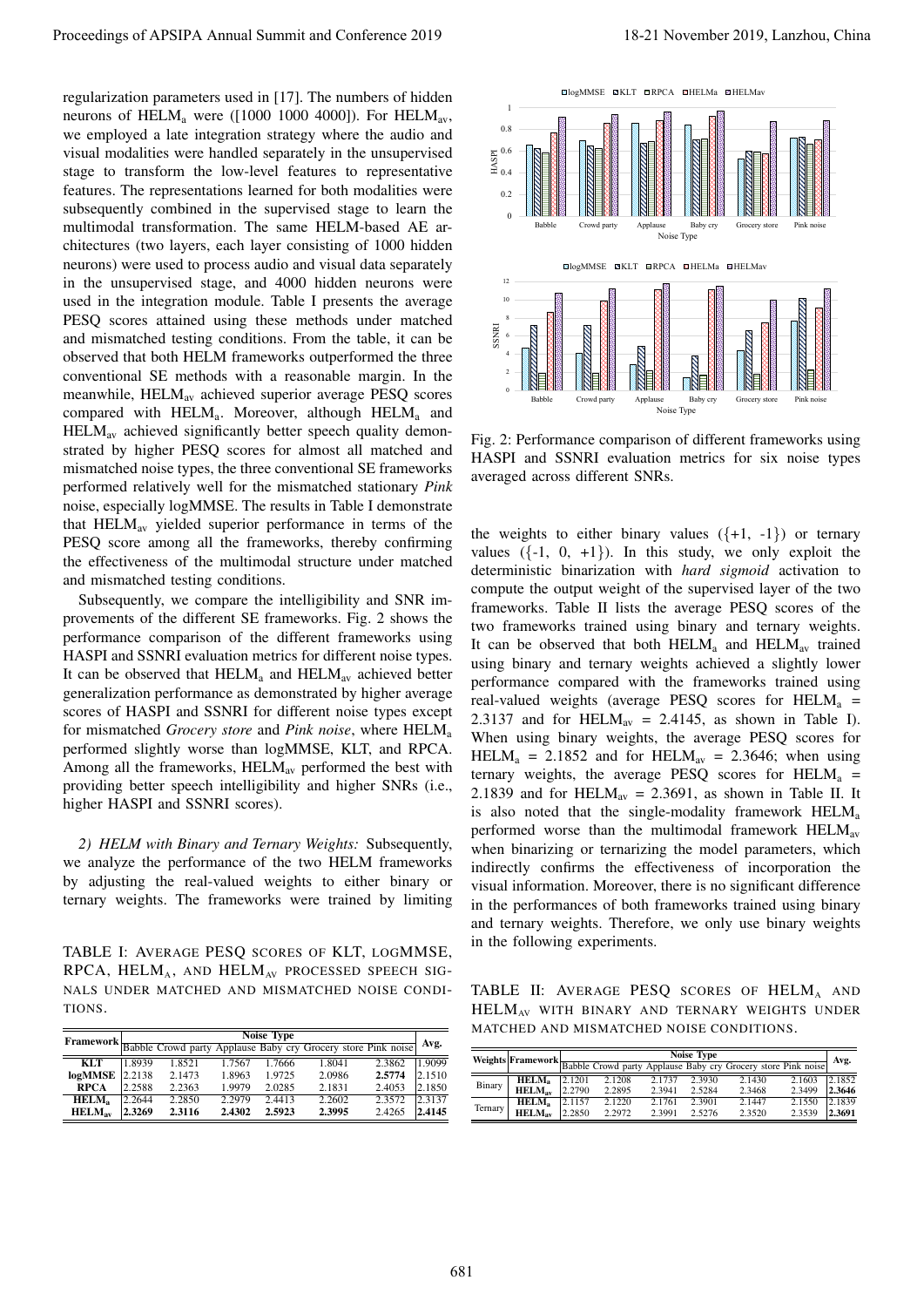*3) Quantized Input Data and HELM with Binary Weights:* In this section, we further investigate the effectiveness of the compressed HELM frameworks using quantized input data. Here, we only quantized the mantissa (i.e., precision) bits. More specifically, we converted the input data into the IEEE 754 binary format and quantize the mantissa bits of the input data with fewer bits. There are 23 mantissa bits in the IEEE 754 single-precision format. In the experiments, we quantized the *b* least significant bits of the mantissa part such that 23 - *b* bits remained in the mantissa part. The last *b* bits of the mantissa part were removed, and the remaining bits were subsequently combined with the exponent bits and the sign bit to convert back to the floating point.

Table III shows the performance of the two HELM frameworks trained using 16-bit quantized input data with realvalued weights and binary weights under matched and mismatched noise conditions. It can be observed that the proposed  $HELM<sub>av</sub>$  framework with either real-valued or binary weights maintained a satisfactory performance as demonstrated by a marginal reduction in the average PESQ score. However, the performance of  $HELM<sub>a</sub>$  degraded notably when using 16-bit quantized input data. HELM<sub>av</sub> trained using quantized input data and binary weights attained a slightly lower average PESQ score (2.3088, as shown in Table III) compared with HELMav trained using original data with binary weights (average PESQ = 2.3646, as shown in Table II). There was only a small relative reduction of 2.37% in the average PESQ score when the precision of the data was reduced to 50% (from 32 bits to 16 bits). However, the audio-only framework ( $HELM<sub>a</sub>$ ) was unable to maintain a stable performance. When  $HELM<sub>a</sub>$ was trained using binary weights, its average PESQ score was reduced from 2.1852 (using 32-bit data, as shown in Table II) to 2.0422 (using 16-bit quantized data, as shown in Table III). The relative PESQ reduction is approximately 6.54%, which is higher than that of HELM<sub>av</sub>  $(2.37\%)$  (from 2.3646 to 2.3088).

Fig. 3 presents the average HASPI and SSNRI scores of the different HELM frameworks across six noise types at different SNR levels. We compared the performances of the different HELM frameworks:  $HELM<sub>a</sub>$  trained using realvalued weights (termed HELM<sub>a</sub>(R)), HELM<sub>av</sub> trained using real-valued weights (termed  $HELM_{av}(R)$ ),  $HELM_{a}$  trained using binary weights (termed  $HELM<sub>a</sub>(B)$ ),  $HELM<sub>av</sub>$  trained using binary weights (termed  $HELM_{av}(B)$ ),  $HELM_{a}$  trained using quantized input data with binary weights (termed

TABLE III: AVERAGE PESQ SCORES OF HELMA AND HELMAV USING 16-BIT QUANTIZED INPUT WITH REAL-VALUED AND BINARY WEIGHTS UNDER MATCHED AND MIS-MATCHED NOISE CONDITIONS.

| Weights     |                   | <b>Noise Type</b><br>Framework Babble Crowd party Applause Baby cry Grocery store Pink noise |        |        |        |        |        |        |
|-------------|-------------------|----------------------------------------------------------------------------------------------|--------|--------|--------|--------|--------|--------|
|             |                   |                                                                                              |        |        |        |        |        | Avg.   |
| Real-valued | HELM <sub>a</sub> | 2.1260                                                                                       | 2.0947 | 2.1589 | 2.2662 | 2.0680 | 2.1397 | 2.1422 |
|             | $HELM_{ov}$       | 2.2918                                                                                       | 2.2354 | 2.3792 | 2.6043 | 2.3205 | 2.3158 | 2.3578 |
| Binary      | HELM <sub>a</sub> | 1.9898                                                                                       | 1.9592 | 2.0859 | 2.3555 | 1.9280 | 1.9349 | 2.0422 |
|             | $HELM_{av}$       | 2.2341                                                                                       | 2.2089 | 2.3425 | 2.5733 | 2.2559 | 2.2383 | 2.3088 |



Fig. 3: Performance comparison of  $HELM<sub>a</sub>$  and  $HELM<sub>av</sub>$  using HASPI and SSNRI evaluation metrics for different SNRs averaged across six noise types.

 $HELM<sub>a</sub>(Q+B)$ , and  $HELM<sub>av</sub>$  trained using quantized input data with binary weights (termed  $HELM<sub>av</sub>(Q+B)$ ). Notably, multimodal HELM frameworks with real-valued weights, binary weights, and even quantized input data with binary weights maintained stable HASPI and SSNRI scores even at low SNR levels. The results again confirm that the visual modality used in the  $HELM_{av}$  frameworks plays a crucial role in reconstructing a signal even when using quantized input data and binary weights at low SNR levels. The proposed framework maintained a stable performance with reduction in the computational requirement of HELM, enabling its use in the hardware implementation for multimodal environments to obtain an efficient regression ability.

#### IV. CONCLUSION

In this paper, we proposed a novel  $HELM_{av}$  framework for SE to improve the performance of our previous  $HELM<sub>a</sub>$ framework. The main contribution of this study is threefold. First, we confirm that incorporating visual information with audio can enhance the SE performance under various noise conditions across different SNR levels when limited training data are available. Second, a compressed framework was employed for HELM to replace the real-valued weights with binary or ternary weights to reduce the model size. Third, the input data quantization was adopted to reduce